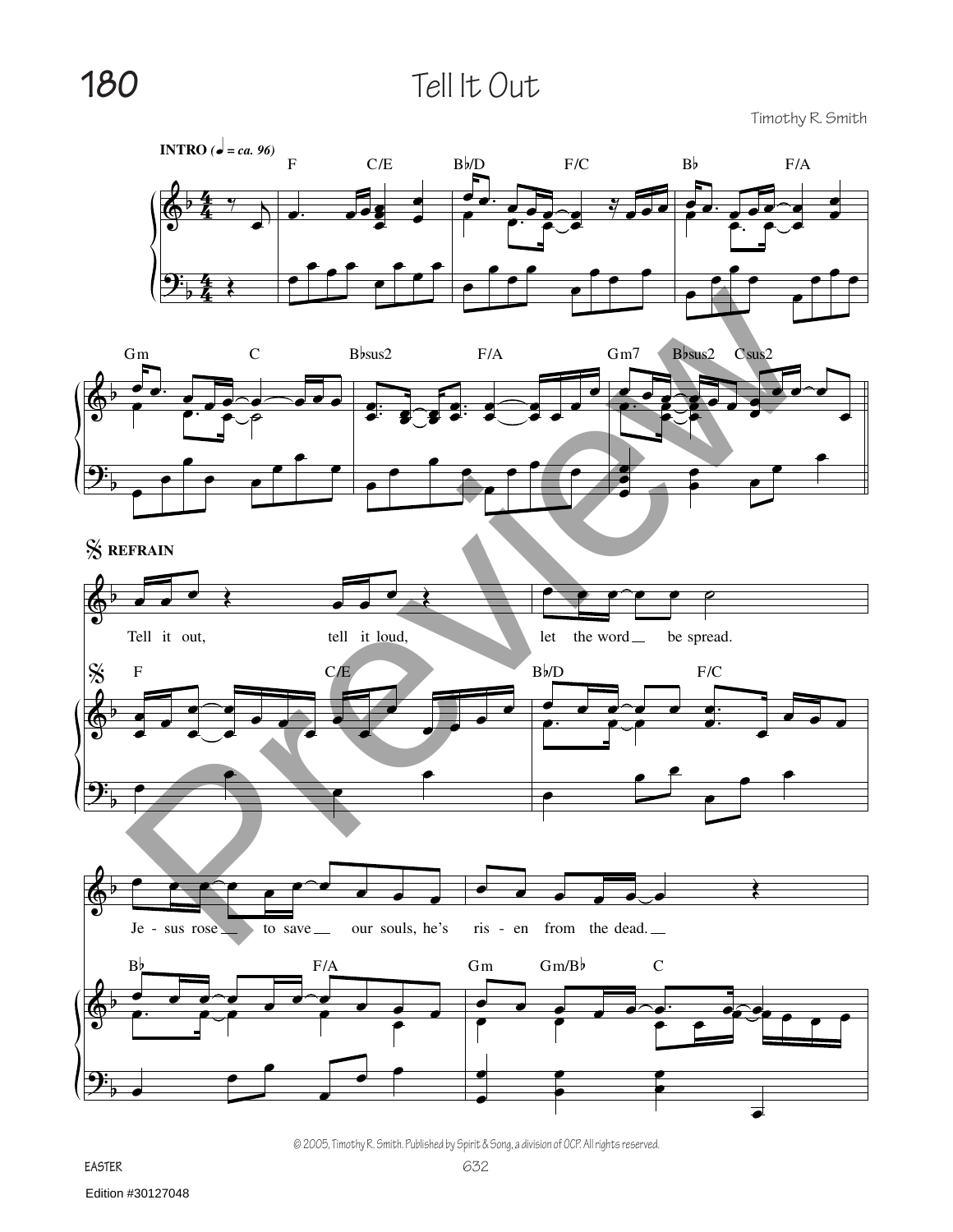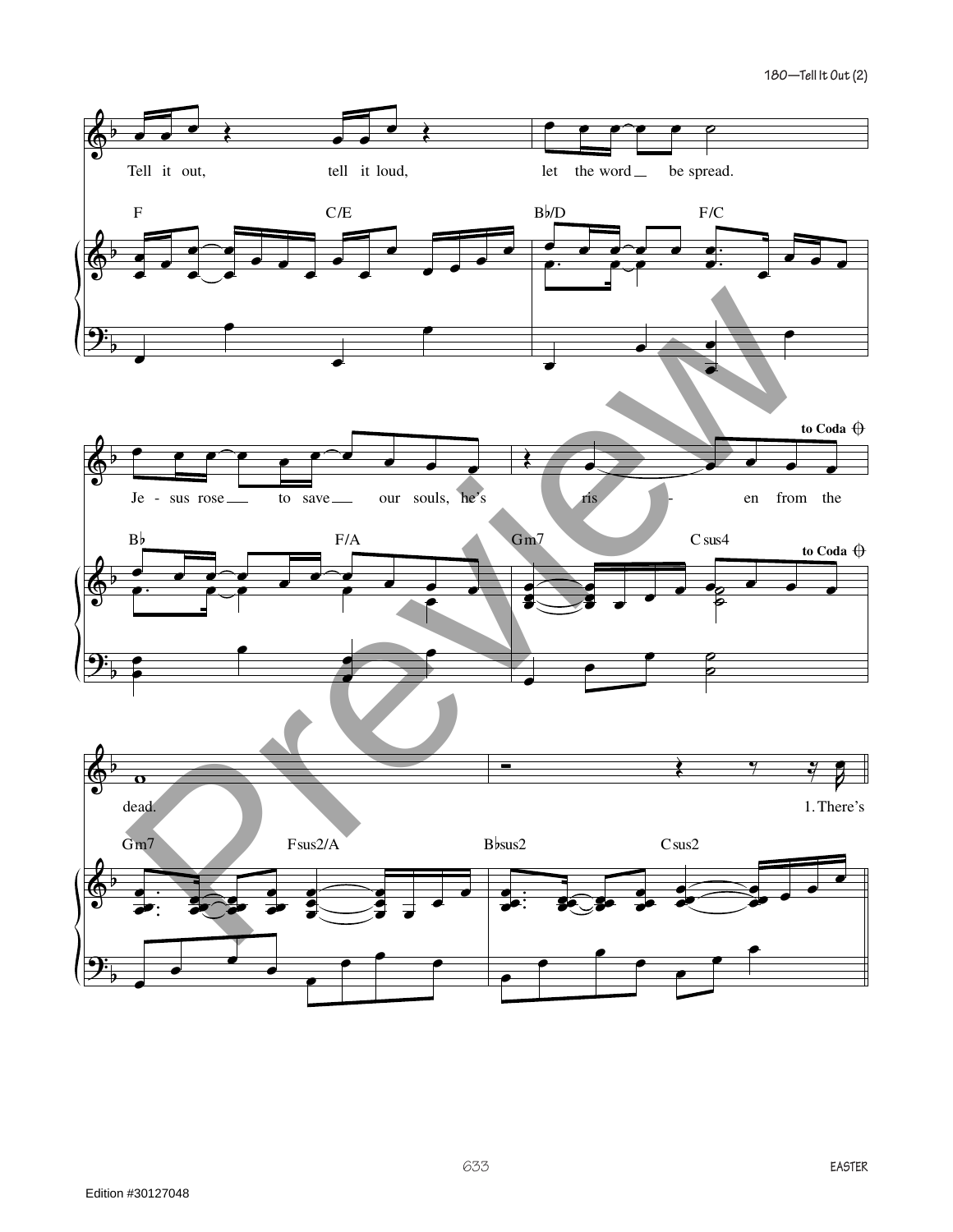**180—Tell It Out (3)**

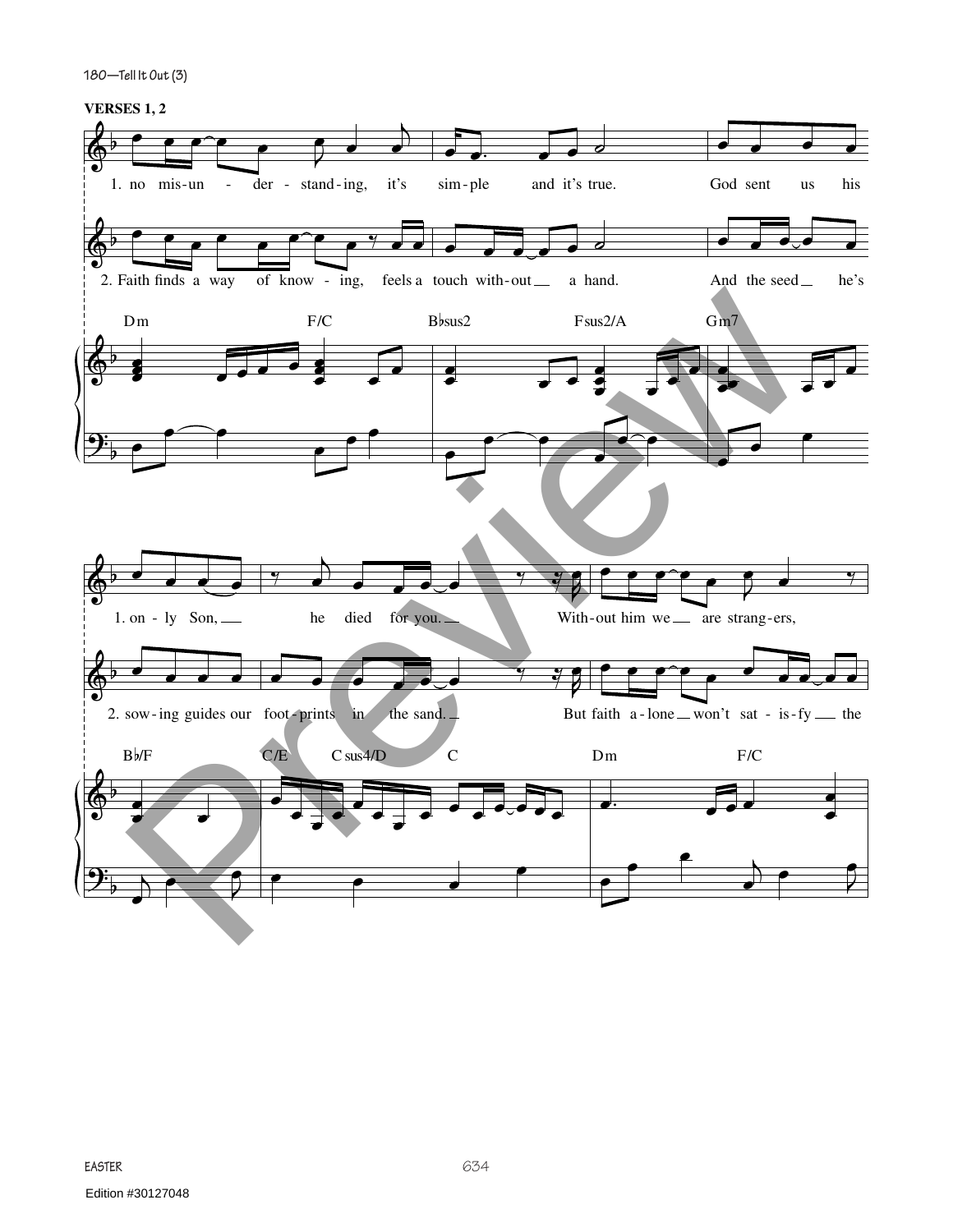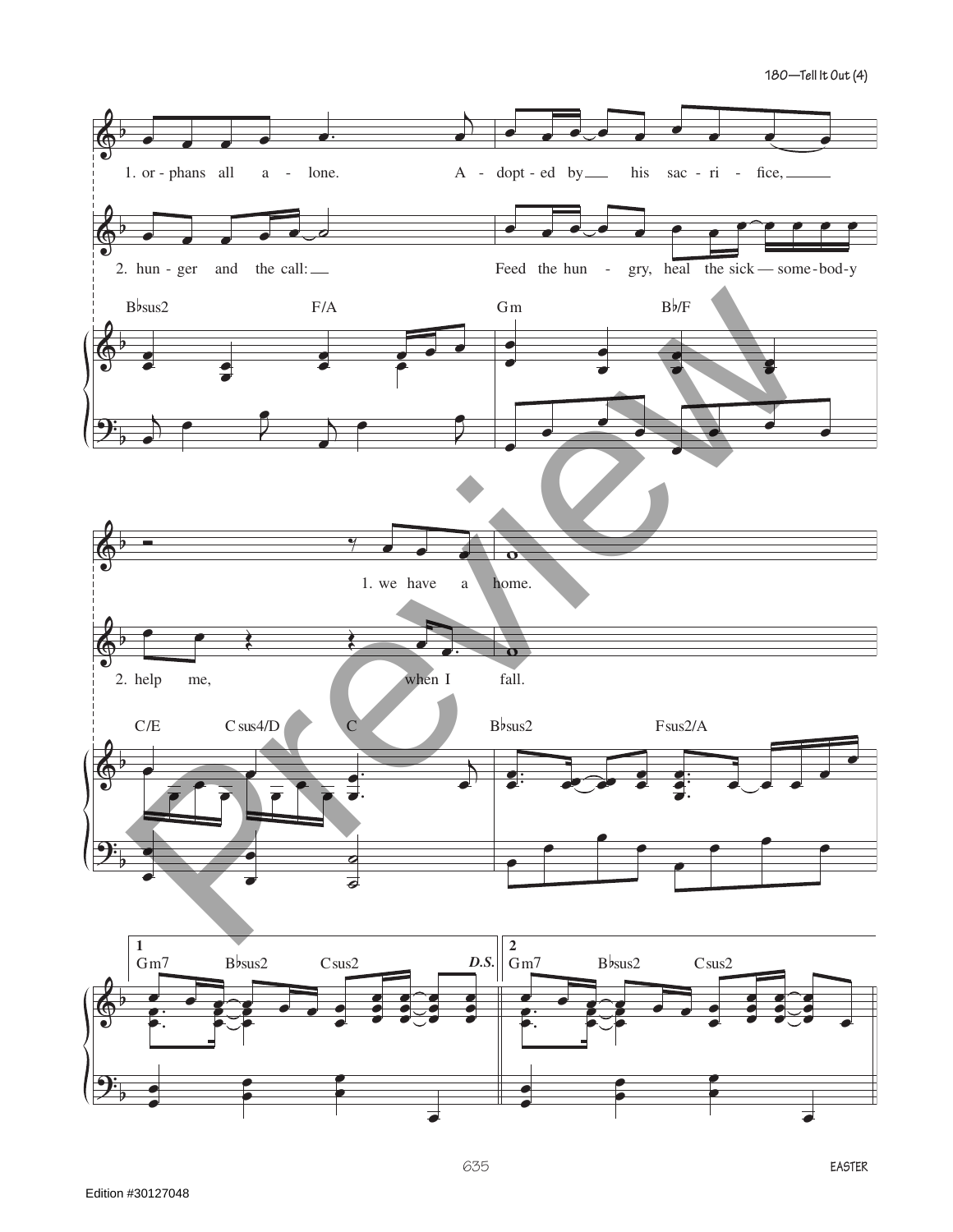**180—Tell It Out (5)**